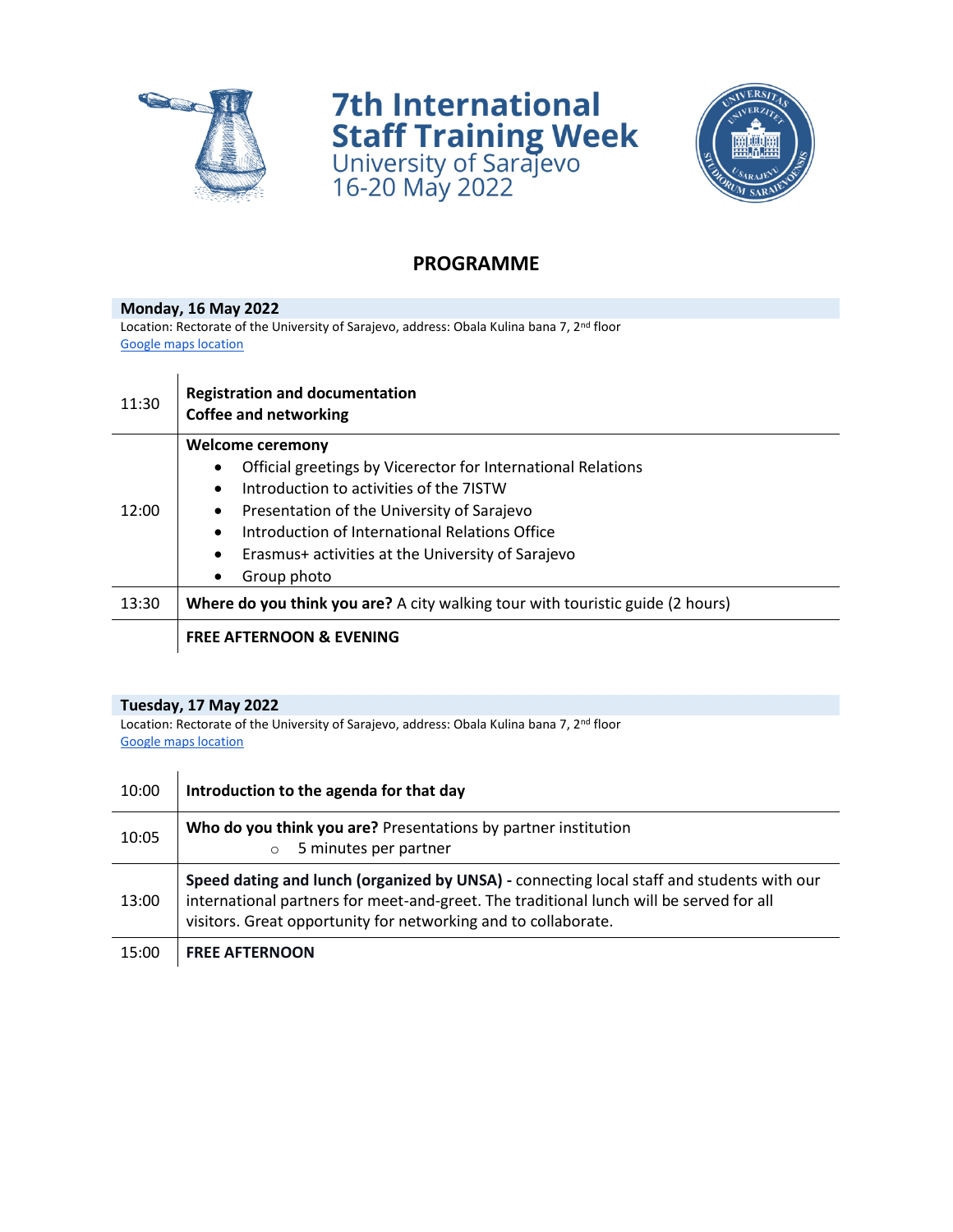

**7th International Staff Training Week**<br>University of Sarajevo<br>16-20 May 2022



## **Wednesday, 18 May 2022**

Location: the University "Džemal Bijedić" in Mostar, City of Mostar [Google maps location](https://goo.gl/maps/pPBcteTZ79LmKwMp9)

| 6:30  | <b>Meeting at the Railroad Station Sarajevo</b>                                                                                                                                                                                                                                                                                                                                  |
|-------|----------------------------------------------------------------------------------------------------------------------------------------------------------------------------------------------------------------------------------------------------------------------------------------------------------------------------------------------------------------------------------|
| 7:15  | <b>Train leaves for Mostar</b>                                                                                                                                                                                                                                                                                                                                                   |
| 9:10  | <b>Train arrives to Mostar</b>                                                                                                                                                                                                                                                                                                                                                   |
| 10:00 | Meeting at the University "Džemal Bijedić"<br>Participation in the International day program<br>$\circ$<br>In cooperation with the University Džemal Bijedić in Mostar, we will<br>$\circ$<br>organise this visit in order to introduce you to another B&H's partner, as<br>well as the wonderful city of Mostar<br>City tour of Mostar<br>$\circ$<br>Free time/lunch<br>$\circ$ |
| 16:45 | <b>Meeting at the Railroad Station Mostar</b>                                                                                                                                                                                                                                                                                                                                    |
| 17:09 | <b>Train leaves for Sarajevo</b>                                                                                                                                                                                                                                                                                                                                                 |
| 19:04 | Train arrives to Sarajevo                                                                                                                                                                                                                                                                                                                                                        |

| Thursday, 19 May 2022                                                                                                                                         |                                                                                                           |
|---------------------------------------------------------------------------------------------------------------------------------------------------------------|-----------------------------------------------------------------------------------------------------------|
| Session I (10:00 - 10:00)<br>Location: The Rectorate of the University of Sarajevo<br>(address: Obala Kulina bana 7, II floor)<br><b>Google maps location</b> | Session II (12:00 - 15:00)<br>Location: The Olympic Museum (address Petrakijina 7)<br>Google map location |
|                                                                                                                                                               |                                                                                                           |

| 10:00 | Introduction to the agenda for that day                                                                                                                           |
|-------|-------------------------------------------------------------------------------------------------------------------------------------------------------------------|
| 10:05 | We don't talk about Erasmus  enough: implementation of the KA107 Credit Mobility at<br>UNSA, best practices and challenges                                        |
|       | International Relations Office will provide a short overview of their process<br>$\circ$<br>for incoming and outgoing students and staff, followed by Q&A session |
| 10:45 | The IRO way how to improve the exchange experience while sitting in the office. Case                                                                              |
|       | study: Mobility Management                                                                                                                                        |
|       | By Montse Cervera and Eva Gea, University of Barcelona, Spain<br>$\bigcap$                                                                                        |
| 12:15 | <b>Erasmus is the new Olympics?</b>                                                                                                                               |
|       | Classes on Olympic Games 1984 in Sarajevo at the Olympic Museum<br>$\circ$                                                                                        |
| 13:00 | <b>UNSA Tour, visit the most beautiful UNSA buildings</b>                                                                                                         |